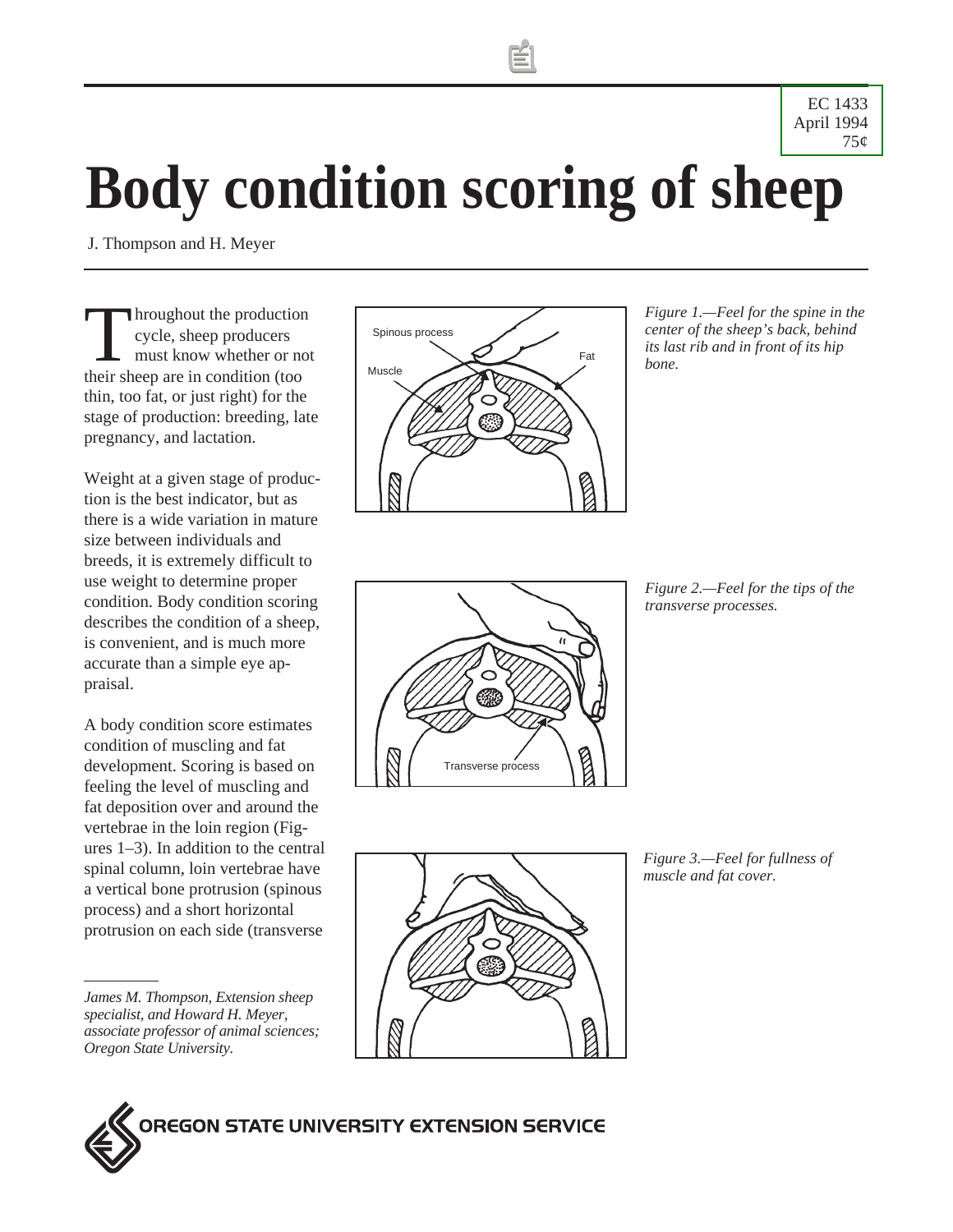process). Both of these protrusions are felt and used to assess an individual body condition score.

The system used most widely in the United States is based on a scale of 1 to 5. The five scores (Figures 4–8) are:

## **Condition 1 (Emaciated)**

Spinous processes are sharp and prominent. Loin eye muscle is shallow with no fat cover. Transverse processes are sharp; one can pass fingers under ends. It is possible to feel between each process.

## **Condition 2 (Thin)**

Spinous processes are sharp and prominent. Loin eye muscle has little fat cover but is full. Transverse processes are smooth and slightly rounded. It is possible to pass fingers under the ends of the transverse processes with a little pressure.

### **Condition 3 (Average)**

Spinous processes are smooth and rounded and one can feel individual processes only with pressure. Transverse processes are smooth and well covered, and firm pressure is needed to feel over the ends. Loin eye muscle is full with some fat cover.

## **Condition 4 (Fat)**

Spinous processes can be detected only with pressure as a hard line. Transverse processes cannot be felt. Loin eye muscle is full with a thick fat cover.



*Figure 4.—Condition 1*



*Figure 5.—Condition 2*



*Figure 6.—Condition 3*



*Figure 7.—Condition 4*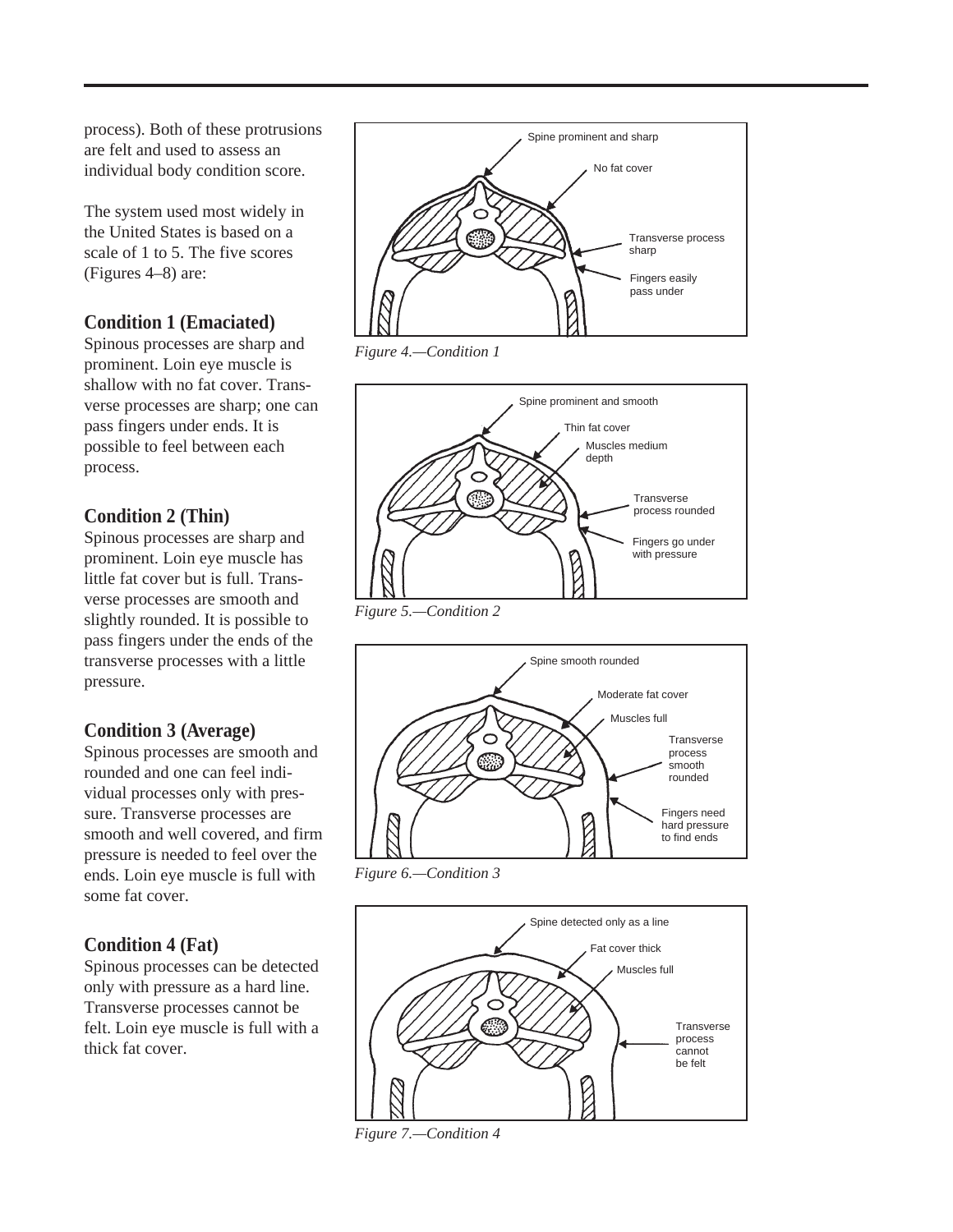#### **Condition 5 (Obese)**

Spinous processes cannot be detected. There is a depression between fat where spine would normally be felt. Transverse processes cannot be detected. Loin eye muscle is very full with a very thick fat cover.

The system contains everything from emaciated sheep to those that are grossly obese due to overfeeding or being nonproductive. In most typical sheep flocks, over 90 percent of the sheep should have a body condition score of 2, 3, or 4. It is recommended that half scores be used between 2 and 4, giving the following scores: 1, 2, 2.5, 3, 3.5, 4, and 5.

The intermediate half scores are helpful when an animal's condition is not clear. Keep in mind that placing an exact score is not as important as being able to assign a relative score. A body condition score of 3 versus a 3.5 is not such a big deal, but the relative difference between a 2.5 and 4 certainly is of concern.

Other than practical experience, there is little available research comparing condition scores with performance. The majority of the research reported has dealt with the relationship of body condition score at breeding to ovulation rate and subsequent lambing percentage. Generally, the better the body condition score at mating, the higher the ovulation rate and therefore the higher the potential lambing percentage. However, ewes with a condition score greater than 4 at breeding tend to have a higher incidence of barrenness. Ewes with a condition score less



*Figure 8.—Condition 5*

than 3 at breeding will be more responsive to the effects of flushing than those with condition scores at 3.0–3.5 at mating.

Two research trials conducted by Oregon State University found that ewe body condition score at lambing had an effect on total pounds of lamb weaned per ewe. Ewes with a body condition score of 3 to 4 at lambing lost fewer offspring and weaned more pounds of lamb than those with a condition score of 2.5 or less.

In one study, ewes with a body condition score of 4 at lambing had a total weight of lamb weaned per ewe that was 82 percent greater than ewes with a body condition score of 2.5. The total weight weaned was 113 pounds versus 62 pounds per ewe. The increase in total weaning weight was due to improved lamb survival and heavier weaning weights.

In the other study, there was a 33 percent difference in total weight of lamb weaned (64 versus 85 pounds per ewe) between ewes with pre-lambing body condition scores of 2.5 to 3.5. This increase in pounds of lamb weaned was primarily due to improved lamb survival for offspring from the

ewes with the higher body condition score.

Some suggested (optimum) condition score values for the various stages of the production cycle are:

| <b>Production stage</b> | <b>Optimum</b> score |
|-------------------------|----------------------|
| Breeding                | $3 - 4$              |
| Early-Mid Gestation     | $2.5 - 4$            |
| Lambing (singles)       | $3.0 - 3.5$          |
| (twins)                 | $3.5 - 4$            |
| Weaning                 | 2 or higher          |

The scores suggested above should allow for optimum productivity in highly prolific ewes. On average, a difference of one unit of condition score is equivalent to about 13 percent of the live weight of a ewe at a moderate (3–3.5) body condition score. Thus, a ewe with a maintenance weight of 150 pounds would need to gain approximately 20 pounds to go from a body condition score of 2.5 to 3.5.

Body condition scoring is a subjective way to evaluate the status of a sheep flock—a potential tool for producers to increase production efficiency in their flocks.